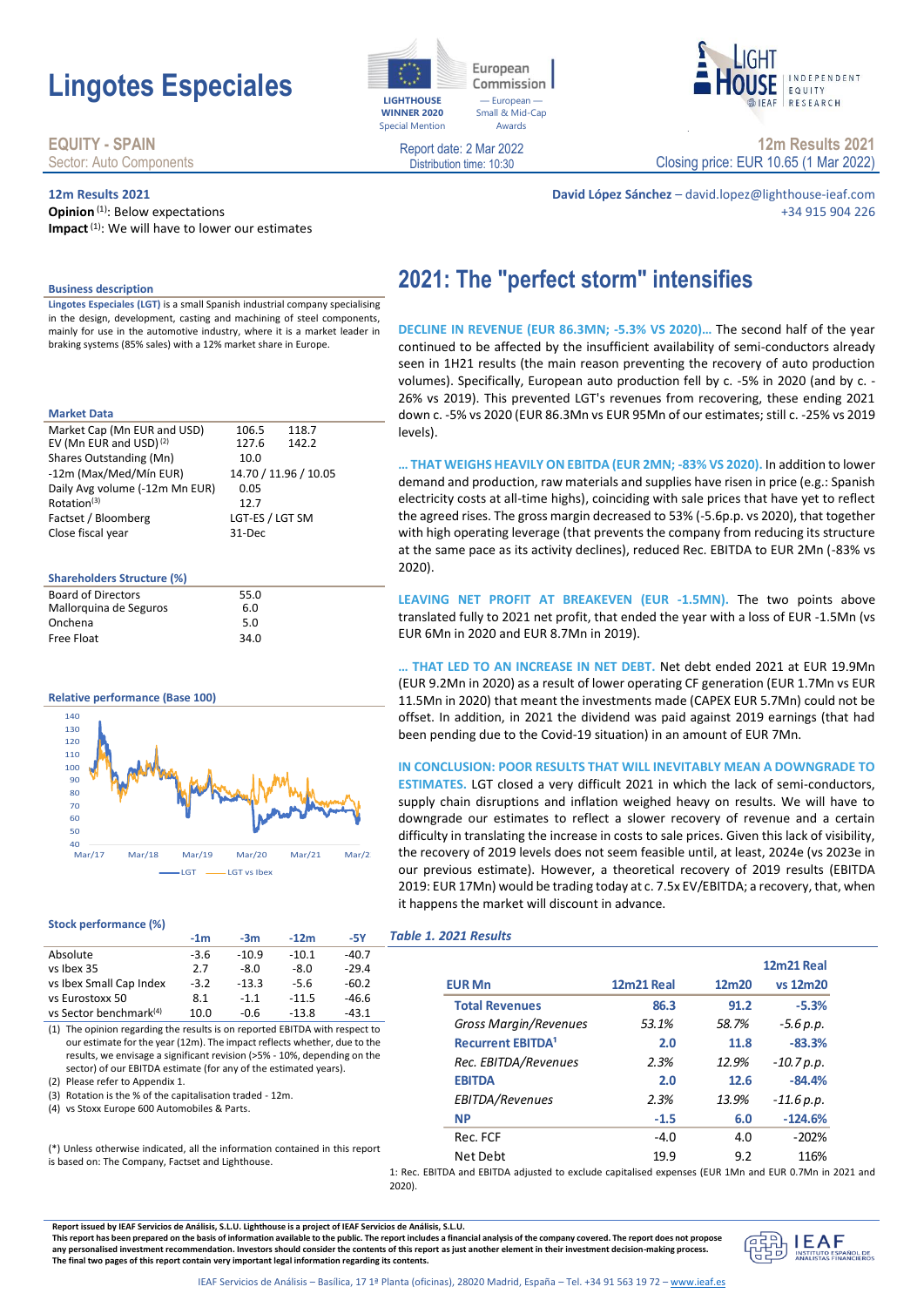

# Appendix 1. EV breakdown at the date of this report

|                                      | <b>EUR Mn</b> | <b>Source</b>    |
|--------------------------------------|---------------|------------------|
| Market Cap                           | 106.5         |                  |
| + Minority Interests                 | -             | 12m Results 2021 |
| + Provisions & Other L/T Liabilities | 1.4           | 12m Results 2021 |
| + Net financial debt                 | 19.9          | 12m Results 2021 |
| - Financial Investments              | 0.2           | 12m Results 2021 |
| +/- Others                           |               |                  |
| <b>Enterprise Value (EV)</b>         | 127.6         |                  |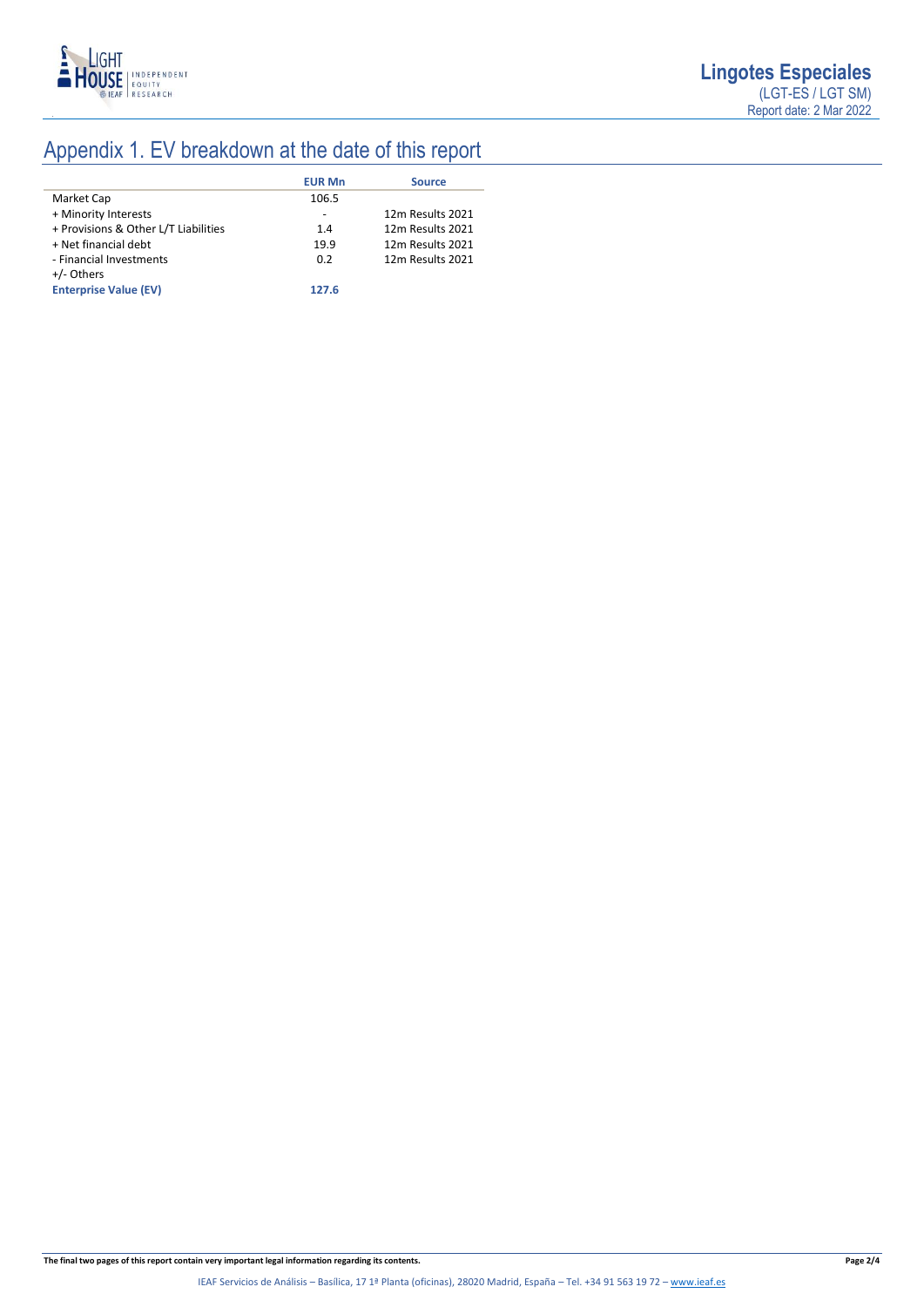

# IMPORTANT LEGAL INFORMATION REGARDING THIS REPORT

## **LIGHTHOUSE**

Lighthouse is a project of IEAF Servicios de Análisis S.L.U. Lighthouse is a research project funded by Bolsas y Mercados Españoles S.A. Lighthouse aims to improve the research coverage of the "orphan stocks" of the Spanish market: those which lack real and continuous research coverage. Lighthouse reports will not include valuation and target price. Lighthouse does not seek to provide investment advice to any natural or legal person. For this reason, Lighthouse will not provide a valuation, target price or investment recommendation for any of the securities analysed.

IEAF Servicios de Análisis S.L.U. is a Spanish company whose corporate purpose is:

1º) To provide information and financial analysis regarding securities issued by any class of legal person traded or not on official secondary markets, and especially (but not exclusively) those securities which are not the object of the recurrent provision of information and analysis by financial analysts who participate in the markets.

2º) To publicise and update the aforementioned financial reports and analysis, in addition to the monitoring and following of the securities on which the information and analysis is provided.

3º) To prepare studies and projects aimed at proposing and implementing measures to improve the information and financial analysis of securities traded on official secondary markets.

IEAF Servicios de Análisis S.L.U. is a company whose sole shareholder is the Instituto Español de Analistas Financieros (IEAF), a professional, not for profit association.

### **DISCLAIMER**

The Instituto Español de Analistas Financieros (IEAF) hereby certifies that the analyst of IEAF Servicios de Análisis S.L.U. whose name figures as the author of this report, expresses views that reflect their personal and independent opinion of the company analysed without these implying, either directly or indirectly, a personalised recommendation of the company analysed for purposes of providing investment advice. This report is based on the preparation of detailed financial projections from information available to the public and following traditional fundamental research methodology (i.e. it is not a technical or quantitative analysis report). For the analysis methodology used in the preparation of this report, please contact the analyst directly; contact details are included on the front page of this report.

The report includes basic information regarding the main parameters to be used by an investor when making their own valuation (whether by discounted cash flows or multiples). These parameters are the personal opinion or estimate of the analyst. The person receiving this report should use their own judgement when using these parameters and should consider them as another element in their decision-making process in respect of investment. These parameters do not represent a personalised investment recommendation.

## **Rules governing confidentiality and conflicts of interest**

None of the following rules governing confidentiality and conflicts of interest (12) is applicable to this report:

1. This report is non-independent research as it has been commissioned by the company analysed (issuer).

2. In the last 12 months, the Instituto Español de Analistas Financieros or its subsidiary, IEAF Servicios de Análisis S.L.U., has had Investment Banking mandates or has managed or comanaged a public offering of the securities of the issuer, or has received compensation from said issuer for Investment Banking services, that exclude brokerage services for prepaid fees.

3. In the next 6 months, the Instituto Español de Analistas Financieros or its subsidiary, IEAF Servicios de Análisis S.L.U., expects to receive or intends to obtain compensation for Investment Banking services provided to this company that exclude brokerage services for prepaid fees.

4. The Investment Analyst or a member of the Research Department or a member of their household has a long position in the shares or derivatives of the corresponding issuer.

5. The Investment Analyst or a member of the Research Department or a member of their household has a short position in the shares or derivatives of the corresponding issuer.

6. At the date of publication, the Instituto Español de Analistas Financieros or its subsidiary, IEAF Servicios de Análisis S.L.U. held a long position of over 0.5% of the issuer's capital.

7. At the date of publication, the Instituto Español de Analistas Financieros or its subsidiary, IEAF Servicios de Análisis S.L.U. held a short position of over 0.5% of the issuer's capital.

8. At the end of the month immediately prior to the publication of this report, or of the previous month if the report is published in the ten days following the end of the month, the company analysed (the issuer) or any of its subsidiaries held 5% or more of any class of equity security of the Instituto Español de Analistas Financieros or its subsidiary, IEAF Servicios de Análisis S.L.U.

9. A senior director or officer of the Instituto Español de Analistas Financieros or its subsidiary, IEAF Servicios de Análisis S.L.U., or a member of their department is a director, officer, advisor or member of the Board of Directors of the issuer and/or one of its subsidiaries.

10. The Instituto Español de Analistas Financieros or its subsidiary, IEAF Servicios de Análisis S.L.U., acts as broker for the Issuer for the corresponding prepaid fees.

11. The contents of this report related to the financial analysis, financial projections, valuation, investment summary and opinion of the analyst have been reviewed by the issuer prior to its publication.

12. The issuer has made changes to the contents of this report prior to its distribution.

The Investment Analysts who have prepared this Investment Analysis are employees of IEAF Servicios de Análisis S.L.U. These analysts have received (or will receive) compensation according to the general earnings of IEAF Servicios de Análisis S.L.U. To obtain a copy of the Code of Conduct of IEAF Servicios de Análisis S.L.U. (in respect of the Management of Conflicts of Interest in the research department), please use the e-mail address secretaria@ieaf.es or consult the contents of this Code at [www.ieaf.es.](https://www.ieaf.es/images/IEAF/LIGHTHOUSE/IEAF_LIGHTHOUSE_CodigoDeConducta.pdf) 

IEAF Servicios de Análisis S.L.U. is compensated by Bolsas y Mercados Españoles, S.A. for the preparation of this report. This report should be considered as just another element in the taking of investment decisions.

# **A report issued by IEAF servicios de análisis S.L.U.**

All rights reserved. The unauthorised use or distribution of this report is prohibited. This document has been prepared and distributed, according to the provisions of the MiFID II by IEAF Servicios de Análisis S.L.U. Its corporate activity is regulated by the CNMV (the Spanish Securities Exchange Commission). The information and opinions expressed in this document do not represent nor are they intended to represent an offer or a solicitation to buy or sell the securities (in other words, the securities mentioned in this report and related warrants, options, rights or interests). The information and opinions contained in this document are based upon information available to the public and have been obtained from sources believed to be reliable by IEAF Servicios de Análisis S.L.U., but no guarantee is given regarding their accuracy or completeness. All comments and estimates reflect solely the opinion of IEAF Servicios de Análisis S.L.U. and do not offer any implicit or explicit guarantee. All the opinions expressed are subject to change without prior warning. This document does not take into account the specific investment objectives, financial position, risk profile or other specific aspects of the person who receives this document, and accordingly they should exercise their own judgement in this respect. Neither the Instituto Español de Analistas Financieros nor its subsidiary, IEAF Servicios de Análisis S.L.U., assumes any responsibility for direct or indirect losses arising from the use of the published research, except in the event of negligent conduct by IEAF Servicios de Análisis S.L.U. The information contained in this report is approved for distribution to professional clients, eligible counterparties and professional advisers, but not for distribution to private individuals or retail clients. Its reproduction, distribution or